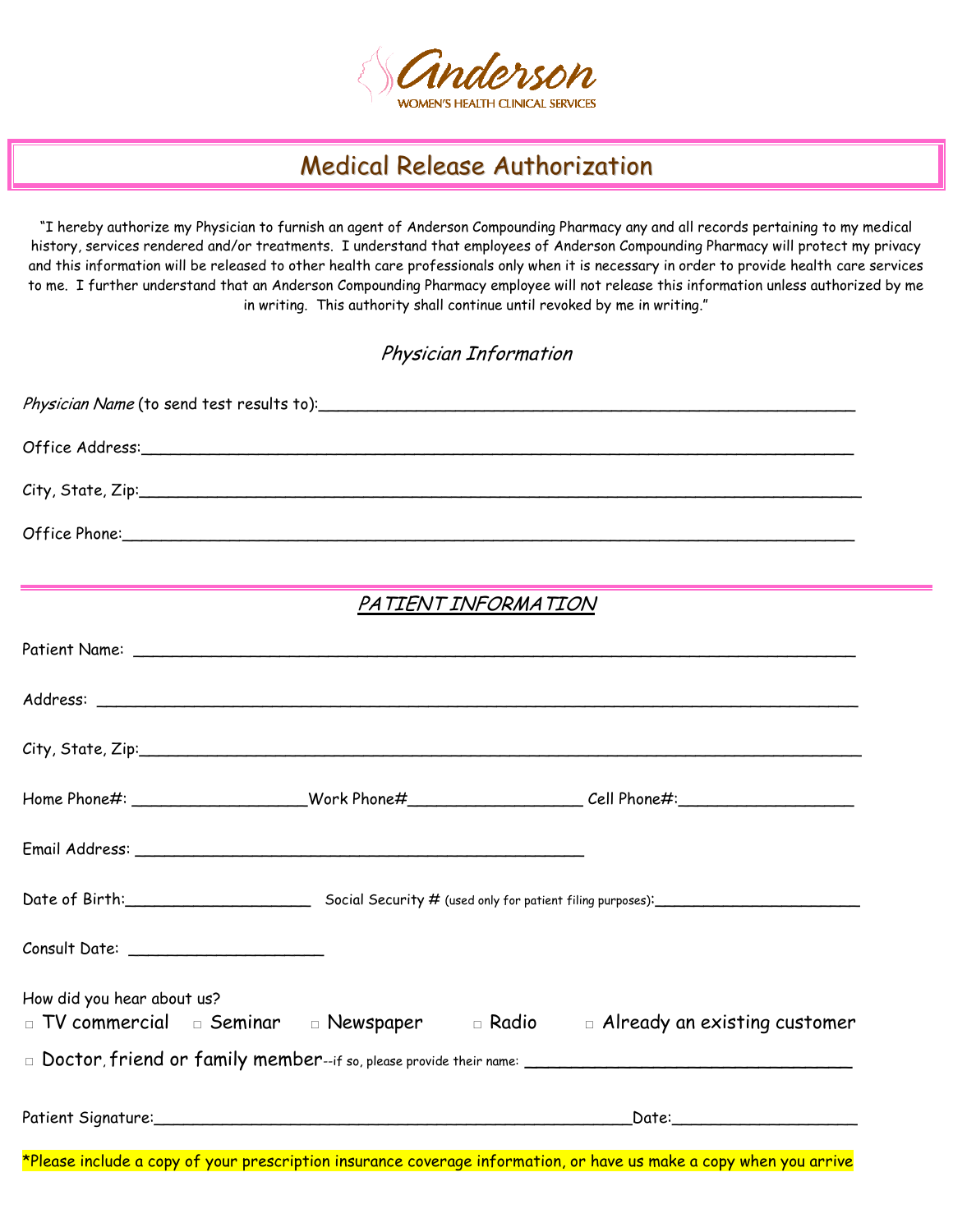## **OFFICE FEE SCHEDULE WOMEN'S HEALTH COLLABORATIVE CARE PROGRAM**

#### **New Patient Visits**

| Initial BHRT & Nutritional Consultation (~ 1 hour)                       | \$150.00 |
|--------------------------------------------------------------------------|----------|
| BHRT Follow-Up Visit for Discussion and Review of Lab Work (~15 minutes) | \$30.00  |
| <b>BHRT Follow-Up Appointments</b>                                       |          |
| 15 minute visit (1-15 minutes)                                           | \$30.00  |
| 30 minute visit (16-30 minutes)                                          | \$60.00  |
| 45 minute visit (31-45 minutes)                                          | \$90.00  |

\*\*If your visit extends past your appointment time you will be billed accordingly…

**Appointment Cancellation Fee** (when less than 24 hours notice is given) = full price corresponding to the allotted appointment time

### **Phone Consultations:**

Initial BHRT Clinical Consultations as well as follow up visits may be scheduled as a "phone consult" to accommodate those who may be out of town or unable to travel to our office.

The Clinical Pharmacist bills for all phone calls made to patients. Please be sure to allow our staff to answer your questions first before requesting to speak with the clinical pharmacist to avoid needless fees. If our staff is unable to help you, an office visit or phone consult will be scheduled.

We also require a credit card to keep on file for patients for any mailed prescriptions orders &/or laboratory test kits and for appointment cancellation fees. All fees are due at the time of service.

\_\_\_\_\_\_\_\_\_\_\_\_\_\_\_\_\_\_\_\_\_\_\_\_\_\_\_\_\_\_\_\_\_\_\_\_\_\_\_\_\_\_\_\_\_\_\_\_\_\_\_\_\_\_\_\_\_\_\_\_\_\_\_\_\_\_\_\_\_\_\_\_\_\_\_\_\_\_\_\_\_\_\_\_\_\_\_\_\_\_\_\_\_\_\_\_\_\_\_\_\_\_\_

By signing below, you acknowledge that you have read this document and agree to abide by our office policies.

**Patient's Name (please print)**

**Patient's Signature**

### **Credit Card Information Authorization**

I, (Please print name) \_\_\_\_\_\_\_\_\_\_\_\_\_\_\_\_\_\_\_\_\_\_\_\_\_\_\_\_, authorize Anderson Compounding Pharmacy Women's Health Clinical Services to charge my credit card for the following reasons: mailed orders/prescriptions, phone consultations, and cancellation fees.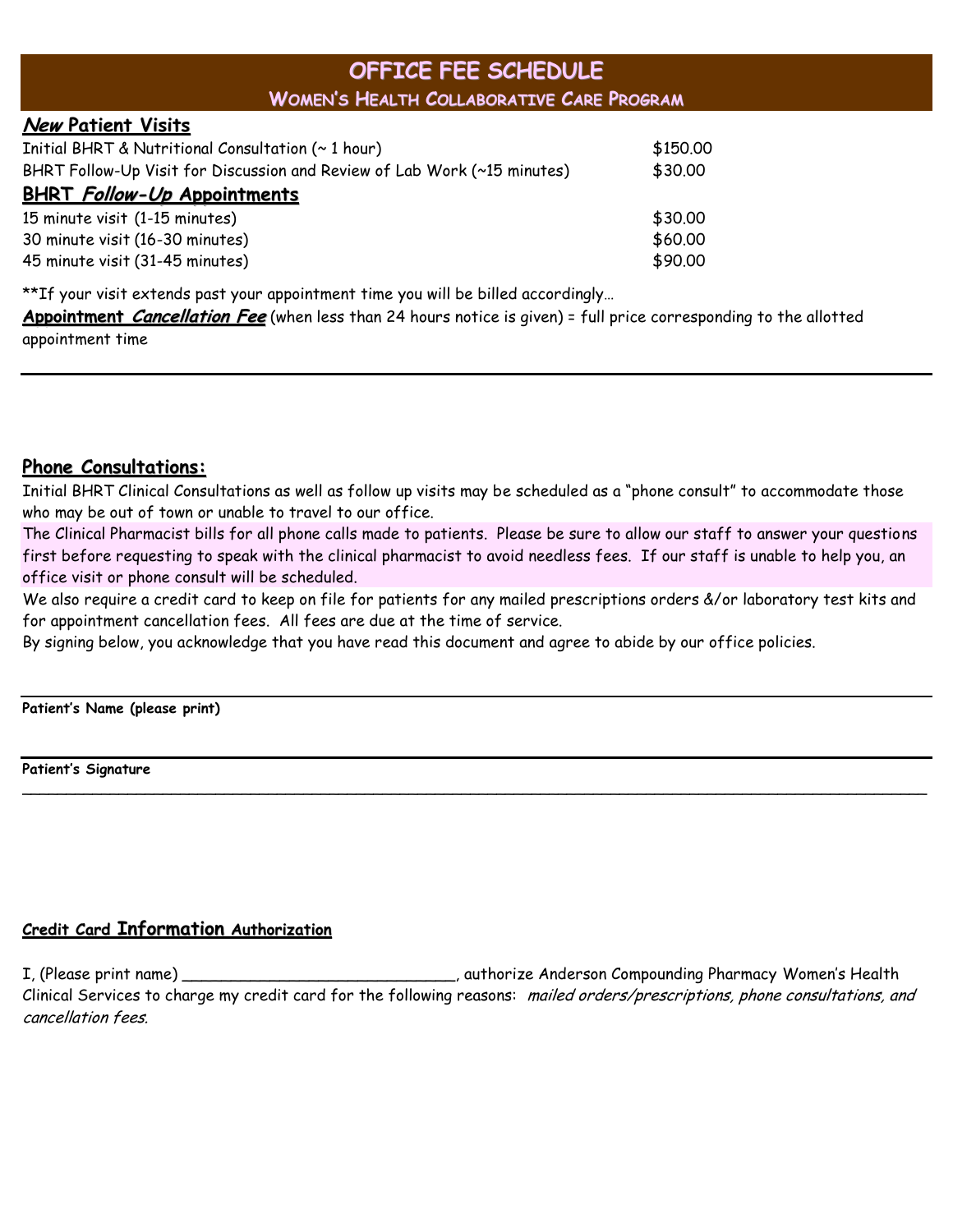

Women's Health Clinical Services Division of ANDERSON COMPOUNDING PHARMACY 310 Bluff City Highway Bristol, TN 37620 423.764.4136 opt. #3

### ACKNOWLEDGEMENT OF PRIVACY PRACTICES (HIPAA)

My signature confirms that I have been informed of my rights to privacy regarding my protected health information, under that Health Insurance Portability & Accountability Act of 1996 (HIPAA). I understand that this information can and will be used to:

- Provide and coordinate my treatment among a number of health care providers who may be involved in that treatment directly and indirectly.
- Obtain payment from third-party payers for my health care services
- Conduct normal health care operations such as quality assessment and improvement activities.

I have been informed of my pharmacy provider's Notice of Privacy Practices containing a more complete description of the uses and disclosures of my protected health information. I have been given the right to review and receive a copy of such Notice of Privacy Practices. I understand that my pharmacy provider has the right to change the Notice of Privacy Practices and that I may contact this office at the address above to obtain a current copy of the Notice of Privacy Practices.

I understand that I may request in writing that you restrict how my private information is used or disclosed to carry out treatment, payment or health care operations and I understand that you are not required to agree to my requested restrictions, but if you do agree, then you are bound to abide by such restrictions.

|                      | Date: ____________ |
|----------------------|--------------------|
|                      |                    |
|                      |                    |
| For Office Use Only: |                    |

We were unable to obtain the patient's written acknowledgement of our Notice of Privacy Practices due to the following reasons:

- o The patient refused to sign
- o Communication barriers
- o Emergency situation
- o Other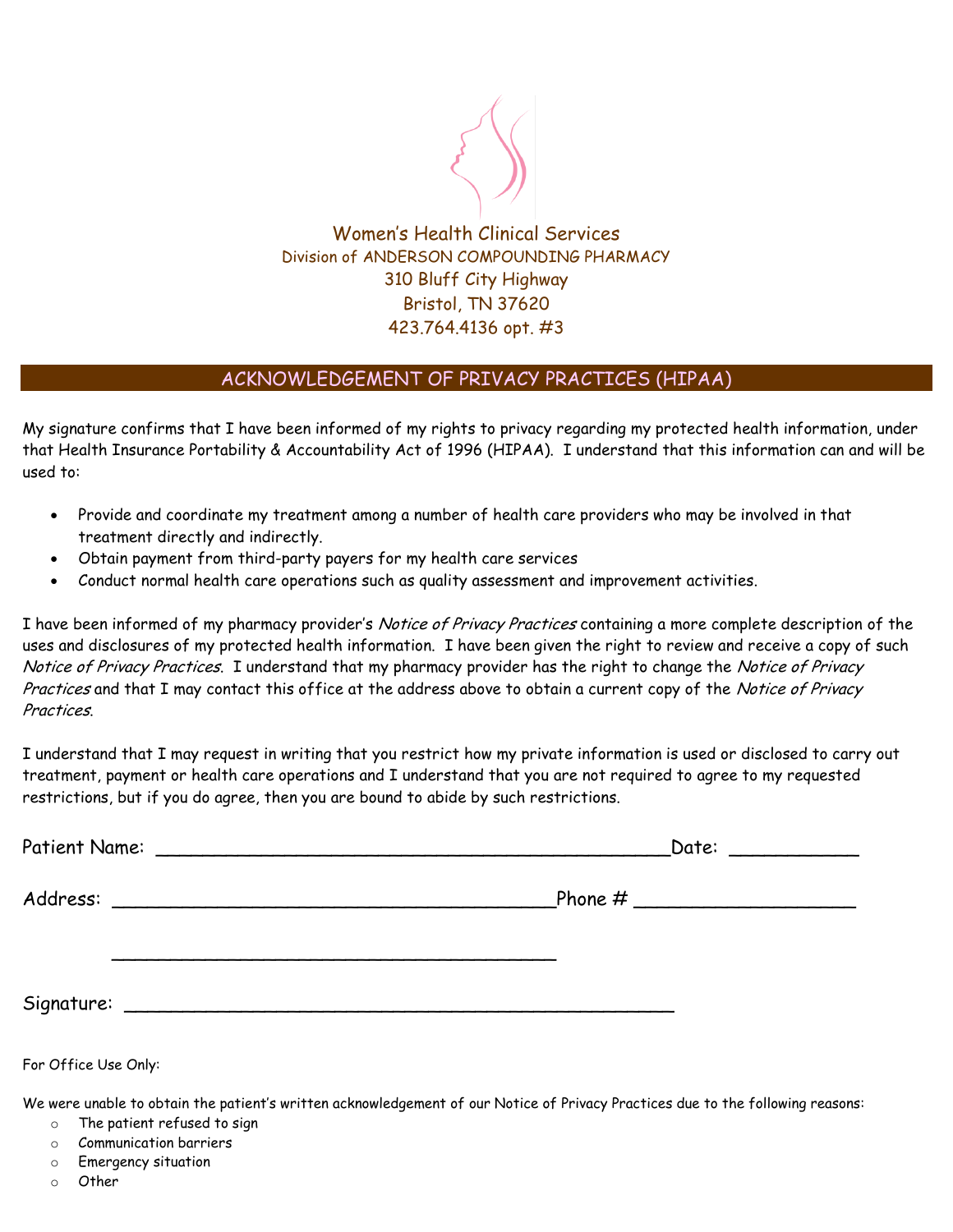## PATIENT INFORMATION AND HEALTH SUMMARY

| <b>NAME</b>                                                                                                              |                      |        |  |
|--------------------------------------------------------------------------------------------------------------------------|----------------------|--------|--|
| Date of Birth $/$ $/$ $/$ $\qquad$ Age                                                                                   | Height               | Weight |  |
| Relationship status: $\Box$ Married $\Box$ Single $\Box$ Divorced $\Box$ Widowed $\Box$ Engaged $\Box$ In a Relationship |                      |        |  |
| Do you drink alcohol?<br>If yes, how much and how often                                                                  | $\Box$ Yes $\Box$ No |        |  |
| Do you smoke?<br>If yes, how many packs per day? ___                                                                     | $\Box$ Yes $\Box$ No |        |  |
| Do you exercise?<br>If yes, what type and how often?                                                                     | $\Box$ Yes $\Box$ No |        |  |
| Do you consume caffeine?<br>If yes, what type and how often?                                                             | $\Box$ Yes $\Box$ No |        |  |

Are you currently on any prescription medications/supplements? □Yes □No If yes, please list the medications and/or supplements on the lines below:

| Medications:                                                                                                                                                                                                                                                                                                                                                                                                                                                               | Supplements: |                                               |                |
|----------------------------------------------------------------------------------------------------------------------------------------------------------------------------------------------------------------------------------------------------------------------------------------------------------------------------------------------------------------------------------------------------------------------------------------------------------------------------|--------------|-----------------------------------------------|----------------|
|                                                                                                                                                                                                                                                                                                                                                                                                                                                                            |              |                                               |                |
|                                                                                                                                                                                                                                                                                                                                                                                                                                                                            |              |                                               |                |
| $\begin{array}{c c c c c} \hline \rule{0pt}{8ex} & \rule{0pt}{8ex} \multicolumn{3}{8}{ \textbf{2}} & \multicolumn{3}{8}{ \textbf{2}} & \multicolumn{3}{8}{ \textbf{2}} & \multicolumn{3}{8}{ \textbf{2}} & \multicolumn{3}{8}{ \textbf{2}} & \multicolumn{3}{8}{ \textbf{2}} & \multicolumn{3}{8}{ \textbf{2}} & \multicolumn{3}{8}{ \textbf{2}} & \multicolumn{3}{8}{ \textbf{2}} & \multicolumn{3}{8}{ \textbf{2}} & \multicolumn{3}{8}{ \textbf{2}} & \multicolumn{3}{$ |              | $\frac{3}{2}$                                 |                |
| $\frac{4}{2}$                                                                                                                                                                                                                                                                                                                                                                                                                                                              |              |                                               |                |
| 5 <sup>1</sup>                                                                                                                                                                                                                                                                                                                                                                                                                                                             |              | $\begin{tabular}{c} 5 \end{tabular}$          |                |
| 6<br><u> 1980 - Jan Jan Jawa Barat, masjid a shekarar 1980 - Amerika Shekara, masjid a shekarar 1980 - Amerika Shekara</u>                                                                                                                                                                                                                                                                                                                                                 |              |                                               |                |
| $\begin{array}{c} \mathbf{7} \qquad \qquad \mathbf{1} \qquad \qquad \mathbf{1} \qquad \qquad \mathbf{1} \qquad \qquad \mathbf{1} \qquad \qquad \mathbf{1} \qquad \qquad \mathbf{1} \qquad \qquad \mathbf{1} \qquad \mathbf{1} \qquad \mathbf{1} \qquad \mathbf{1} \qquad \mathbf{1} \qquad \mathbf{1} \qquad \mathbf{1} \qquad \mathbf{1} \qquad \mathbf{1} \qquad \mathbf{1} \qquad \mathbf{1} \qquad \mathbf{1} \qquad \mathbf{1} \qquad \mathbf{1} \qquad \mathbf$      |              |                                               |                |
|                                                                                                                                                                                                                                                                                                                                                                                                                                                                            |              |                                               |                |
|                                                                                                                                                                                                                                                                                                                                                                                                                                                                            |              | 9                                             |                |
|                                                                                                                                                                                                                                                                                                                                                                                                                                                                            |              | $10 \qquad \qquad \overbrace{\qquad \qquad }$ |                |
| MEDICATION ALLERGIES (please check all that apply):                                                                                                                                                                                                                                                                                                                                                                                                                        |              |                                               |                |
| □ None known      □ Penicillin      □ Aspirin       □ Sulfa                                                                                                                                                                                                                                                                                                                                                                                                                |              |                                               | $\Box$ Codeine |
| Please list any other MEDICATION and/or FOOD allergies you have: -                                                                                                                                                                                                                                                                                                                                                                                                         |              |                                               |                |
|                                                                                                                                                                                                                                                                                                                                                                                                                                                                            |              |                                               |                |
| Are you chemically and/or environmentally sensitive? $\Box$ Yes                                                                                                                                                                                                                                                                                                                                                                                                            |              | $\Box$ No                                     |                |
|                                                                                                                                                                                                                                                                                                                                                                                                                                                                            |              |                                               |                |

CONSULT DATE: \_\_\_\_\_\_ / \_\_\_\_\_\_ / \_\_\_\_\_\_\_\_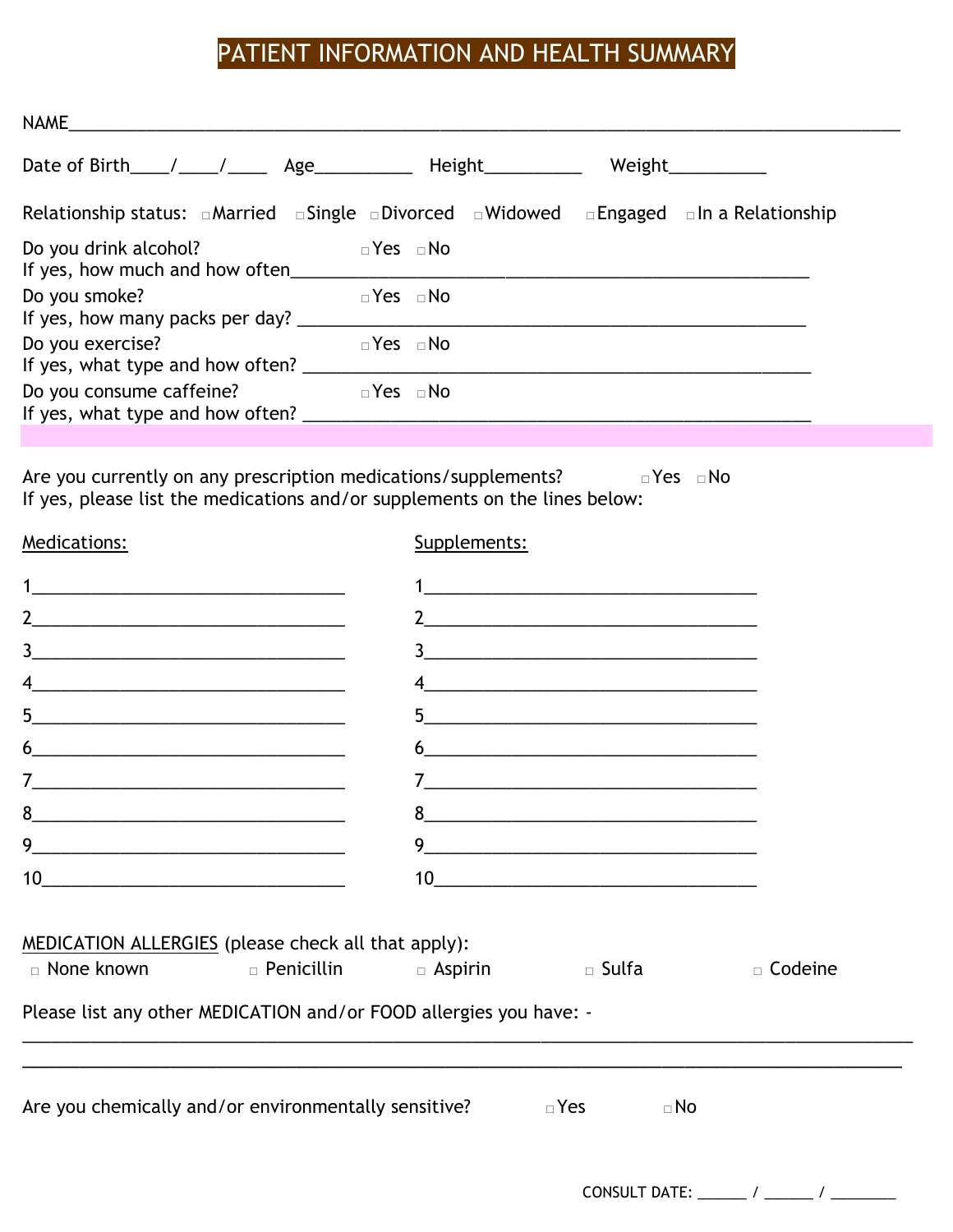|                                       | Current Medical Conditions (please check all that apply) |
|---------------------------------------|----------------------------------------------------------|
| □ Asthma                              | □ Arthritis                                              |
|                                       | □ Blood Clots (DVT, pulmonary embolism)                  |
| □ Chronic Fatigue Syndrome            | □ Clotting Disorder                                      |
| Depression                            | <b>Eating Disorder</b>                                   |
|                                       | □ Fibromyalgia                                           |
| <b>Epilepsy</b>                       | Gallbladder Disease                                      |
| <b>Fractures</b>                      | □ High Cholesterol                                       |
| □ Headaches/Migraines                 | <b>E</b> Kidney Disorder                                 |
| D Heart Condition (type: __________   | □ Thyroid Disorder                                       |
| <b>E</b> High Blood Pressure          | $\blacksquare$ Ulcers                                    |
| Liver Disorder                        | <b>Bipolar Disorder</b>                                  |
| Osteoporosis/Osteopenia               | □ Other: ________________________                        |
|                                       | Family History (please check all that apply)             |
| □ Cancer: type-____________________   |                                                          |
| who?_________________________         | □ Alzheimer's Disease: who?                              |
| □ Diabetes: type-____________________ | $\Box$ Osteoporosis: who? __________                     |
|                                       |                                                          |

### **MEDICAL HISTORY**

**In your own words, please tell us briefly about your past medical history.** 

**What would you like to gain from this consultation/ Why are you seeking hormone related counseling?**  \_\_\_\_\_\_\_\_\_\_\_\_\_\_\_\_\_\_\_\_\_\_\_\_\_\_\_\_\_\_\_\_\_\_\_\_\_\_\_\_\_\_\_\_\_\_\_\_\_\_\_\_\_\_\_\_\_\_\_\_\_\_\_\_\_\_\_\_\_

\_\_\_\_\_\_\_\_\_\_\_\_\_\_\_\_\_\_\_\_\_\_\_\_\_\_\_\_\_\_\_\_\_\_\_\_\_\_\_\_\_\_\_\_\_\_\_\_\_\_\_\_\_\_\_\_\_\_\_\_\_\_\_\_\_\_\_\_\_ \_\_\_\_\_\_\_\_\_\_\_\_\_\_\_\_\_\_\_\_\_\_\_\_\_\_\_\_\_\_\_\_\_\_\_\_\_\_\_\_\_\_\_\_\_\_\_\_\_\_\_\_\_\_\_\_\_\_\_\_\_\_\_\_\_\_\_\_\_ \_\_\_\_\_\_\_\_\_\_\_\_\_\_\_\_\_\_\_\_\_\_\_\_\_\_\_\_\_\_\_\_\_\_\_\_\_\_\_\_\_\_\_\_\_\_\_\_\_\_\_\_\_\_\_\_\_\_\_\_\_\_\_\_\_\_\_\_\_ \_\_\_\_\_\_\_\_\_\_\_\_\_\_\_\_\_\_\_\_\_\_\_\_\_\_\_\_\_\_\_\_\_\_\_\_\_\_\_\_\_\_\_\_\_\_\_\_\_\_\_\_\_\_\_\_\_\_\_\_\_\_\_\_\_\_\_\_\_ \_\_\_\_\_\_\_\_\_\_\_\_\_\_\_\_\_\_\_\_\_\_\_\_\_\_\_\_\_\_\_\_\_\_\_\_\_\_\_\_\_\_\_\_\_\_\_\_\_\_\_\_\_\_\_\_\_\_\_\_\_\_\_\_\_\_\_\_\_

\_\_\_\_\_\_\_\_\_\_\_\_\_\_\_\_\_\_\_\_\_\_\_\_\_\_\_\_\_\_\_\_\_\_\_\_\_\_\_\_\_\_\_\_\_\_\_\_\_\_\_\_\_\_\_\_\_\_\_\_\_\_\_\_\_\_\_\_\_ \_\_\_\_\_\_\_\_\_\_\_\_\_\_\_\_\_\_\_\_\_\_\_\_\_\_\_\_\_\_\_\_\_\_\_\_\_\_\_\_\_\_\_\_\_\_\_\_\_\_\_\_\_\_\_\_\_\_\_\_\_\_\_\_\_\_\_\_\_ \_\_\_\_\_\_\_\_\_\_\_\_\_\_\_\_\_\_\_\_\_\_\_\_\_\_\_\_\_\_\_\_\_\_\_\_\_\_\_\_\_\_\_\_\_\_\_\_\_\_\_\_\_\_\_\_\_\_\_\_\_\_\_\_\_\_\_\_\_ \_\_\_\_\_\_\_\_\_\_\_\_\_\_\_\_\_\_\_\_\_\_\_\_\_\_\_\_\_\_\_\_\_\_\_\_\_\_\_\_\_\_\_\_\_\_\_\_\_\_\_\_\_\_\_\_\_\_\_\_\_\_\_\_\_\_\_\_\_ \_\_\_\_\_\_\_\_\_\_\_\_\_\_\_\_\_\_\_\_\_\_\_\_\_\_\_\_\_\_\_\_\_\_\_\_\_\_\_\_\_\_\_\_\_\_\_\_\_\_\_\_\_\_\_\_\_\_\_\_\_\_\_\_\_\_\_\_\_ \_\_\_\_\_\_\_\_\_\_\_\_\_\_\_\_\_\_\_\_\_\_\_\_\_\_\_\_\_\_\_\_\_\_\_\_\_\_\_\_\_\_\_\_\_\_\_\_\_\_\_\_\_\_\_\_\_\_\_\_\_\_\_\_\_\_\_\_\_ \_\_\_\_\_\_\_\_\_\_\_\_\_\_\_\_\_\_\_\_\_\_\_\_\_\_\_\_\_\_\_\_\_\_\_\_\_\_\_\_\_\_\_\_\_\_\_\_\_\_\_\_\_\_\_\_\_\_\_\_\_\_\_\_\_\_\_\_\_

NAME: \_\_\_\_\_\_\_\_\_\_\_\_\_\_\_\_\_\_\_\_\_\_\_\_\_\_\_\_\_\_\_\_\_\_\_\_\_\_\_CONSULT DATE: \_\_\_\_\_\_ / \_\_\_\_\_\_ / \_\_\_\_\_\_\_\_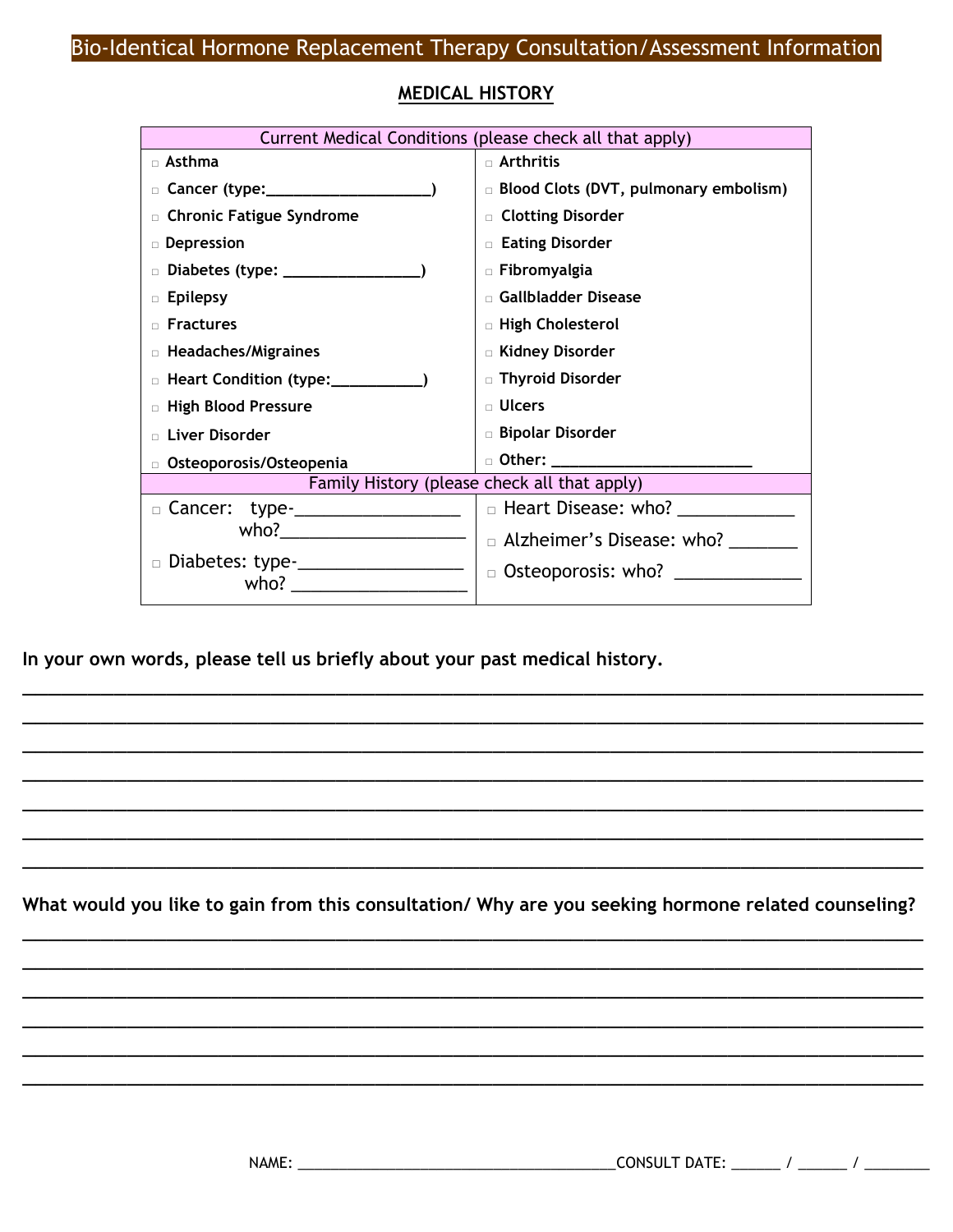#### **Menstrual History**

**\_\_\_\_\_\_\_\_\_\_\_\_\_\_\_\_\_\_\_\_\_\_\_\_\_\_\_\_\_\_\_\_\_\_\_\_\_\_\_\_\_\_\_\_\_\_\_\_\_\_\_\_\_\_\_\_\_\_\_\_\_\_\_\_\_\_\_\_\_\_\_\_\_\_\_\_\_\_\_\_\_\_\_\_**

|  |  |  |  |  | 1. Describe your menstrual periods presently (check all that apply): |
|--|--|--|--|--|----------------------------------------------------------------------|
|--|--|--|--|--|----------------------------------------------------------------------|

- **□ Regular □ Light □ Sporadic □ Brown Blood**
- **□ Irregular □ Heavy □ No periods □ Bright Red Blood**
- **□ Clotty □ Midcycle spotting**
- **2. How would you describe the cramping/pain/discomfort at the time of your period?**

|    | 3. What have you found that alleviates the discomfort?                                                                                                              |
|----|---------------------------------------------------------------------------------------------------------------------------------------------------------------------|
|    | 4. Have you ever skipped periods all together? $\Box$ Yes<br>$\neg$ No<br>If yes, please explain:                                                                   |
|    | 5. First day of last period? ________________________How long is your cycle? ____________ days                                                                      |
|    | 6. Do typically have any bleeding between periods? $\Box$ Yes $\Box$ No                                                                                             |
|    | 7. When was your last test:                                                                                                                                         |
|    | Pap Smear ___________________<br>Bone density ___________________<br>$\blacksquare$<br>$\blacksquare$                                                               |
|    | Hormone Panel _______________<br>Cholesterol _________________<br>$\blacksquare$<br>$\blacksquare$                                                                  |
|    | Thyroid Panel ________________<br>Mammogram ________________<br>$\blacksquare$<br>٠                                                                                 |
| 8. | Have you ever taken hormones (synthetic or natural) before? $\Box$ Yes $\Box$ No<br>If yes, please list the HORMONE MEDICATION(s) you have used on the lines below: |
|    | Strength   When Used  <br><b>Side Effects</b><br><b>Drug Name</b><br><b>Benefits</b>                                                                                |

|   | Drug Name | Strength | When Used | Side Effects | Benefits |
|---|-----------|----------|-----------|--------------|----------|
|   |           |          |           |              |          |
|   |           |          |           |              |          |
|   |           |          |           |              |          |
|   |           |          |           |              |          |
| э |           |          |           |              |          |

**9. If you discontinued the use of any hormones therapies in the past, please briefly explain why.**

**\_\_\_\_\_\_\_\_\_\_\_\_\_\_\_\_\_\_\_\_\_\_\_\_\_\_\_\_\_\_\_\_\_\_\_\_\_\_\_\_\_\_\_\_\_\_\_\_\_\_\_\_\_\_\_\_\_\_\_\_\_\_\_\_\_\_\_\_\_\_**

 **10. Have you tried any alternative therapies or taken any herbal products to help with your symptoms? □ Yes □ No If yes, please list them here:** 

**\_\_\_\_\_\_\_\_\_\_\_\_\_\_\_\_\_\_\_\_\_\_\_\_\_\_\_\_\_\_\_\_\_\_\_\_\_\_\_\_\_\_\_\_\_\_\_\_\_\_\_\_\_\_\_\_\_\_\_\_\_\_\_\_\_\_\_\_\_\_\_\_\_\_\_\_\_\_\_\_\_\_\_\_\_\_**

**\_\_\_\_\_\_\_\_\_\_\_\_\_\_\_\_\_\_\_\_\_\_\_\_\_\_\_\_\_\_\_\_\_\_\_\_\_\_\_\_\_\_\_\_\_\_\_\_\_\_\_\_\_\_\_\_\_\_\_\_\_\_\_\_\_\_\_\_\_\_\_\_\_\_\_\_\_\_\_\_\_\_\_\_\_\_ \_\_\_\_\_\_\_\_\_\_\_\_\_\_\_\_\_\_\_\_\_\_\_\_\_\_\_\_\_\_\_\_\_\_\_\_\_\_\_\_\_\_\_\_\_\_\_\_\_\_\_\_\_\_\_\_\_\_\_\_\_\_\_\_\_\_\_\_\_\_\_\_\_\_\_\_\_\_\_\_\_\_\_\_\_\_ \_\_\_\_\_\_\_\_\_\_\_\_\_\_\_\_\_\_\_\_\_\_\_\_\_\_\_\_\_\_\_\_\_\_\_\_\_\_\_\_\_\_\_\_\_\_\_\_\_\_\_\_\_\_\_\_\_\_\_\_\_\_\_\_\_\_\_\_\_\_\_\_\_\_\_\_\_\_\_\_\_\_\_\_\_\_**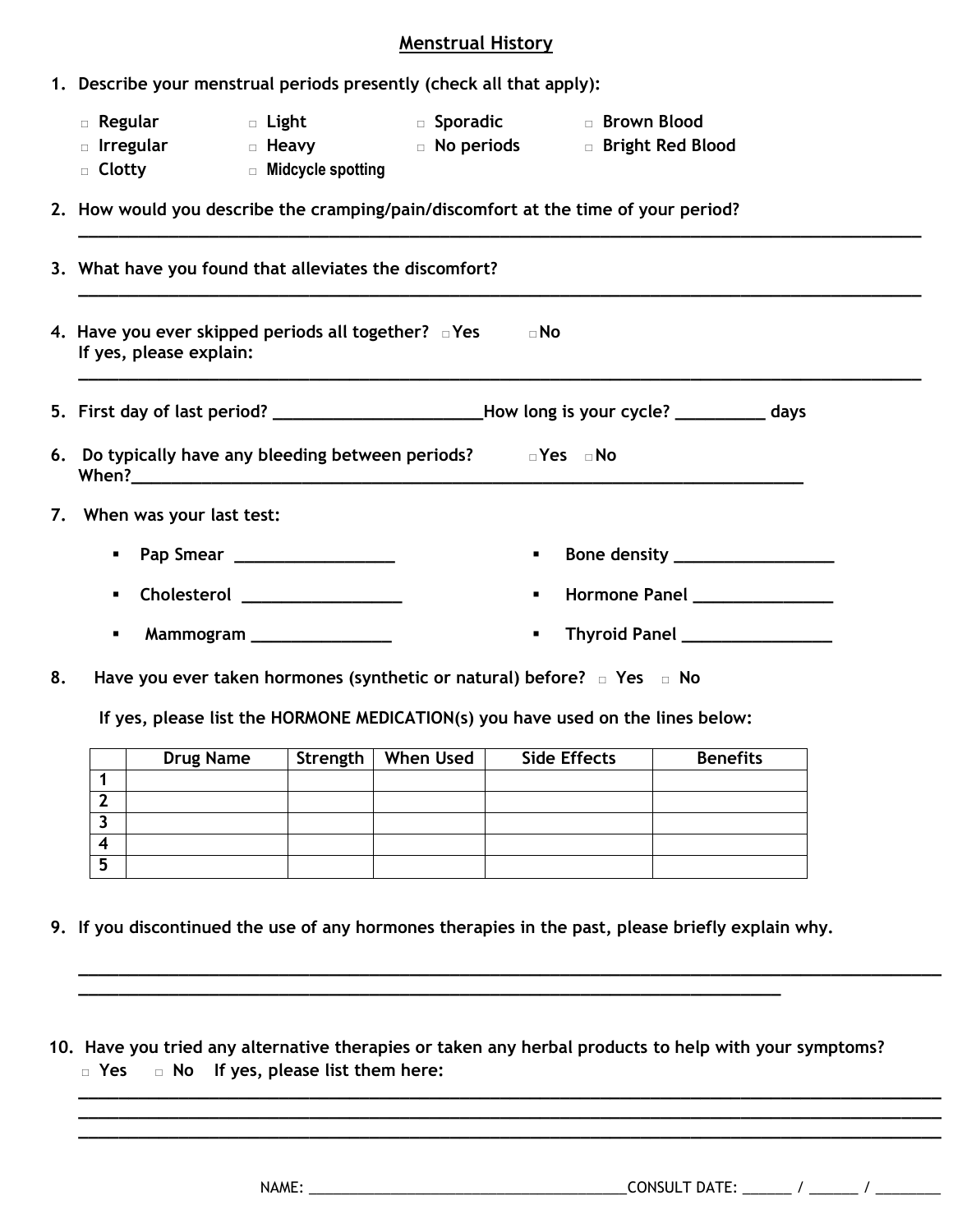#### **OBSTETRICAL HISTORY**

| 2) Are you satisfied your current level of sexual activity? $\square$ Yes $\square$ No<br>If no, please mark all that apply:         |
|--------------------------------------------------------------------------------------------------------------------------------------|
| _I rarely feel like having sex ___Only at certain times during the month. If so, when? _____________                                 |
| Problems with my relationship affect my desire [1] am too tired [1] cannot achieve orgasm                                            |
| _I can achieve orgasm but it takes longer and/or is not as intense                                                                   |
| My partner struggles with libido down of Dunner Communication and My partner struggles with libido down Dunner                       |
| 3) Are you actively trying to get pregnant? $\Box$ Yes $\Box$ No                                                                     |
| Have you ever had children? $\Box$ Yes $\Box$ No Current Age(s) ____________________                                                 |
| Number of pregnancies______ deliveries_____ miscarriages _____ terminations ____<br>Are you nursing? $\Box$ Yes $\Box$ No            |
|                                                                                                                                      |
| <u> 1989 - Johann Stein, marwolaethau a bhann an t-Amhair ann an t-Amhair an t-Amhair an t-Amhair an t-Amhair an</u>                 |
| 5) Are you currently undergoing infertility treatment?<br>If yes, please explain which treatments have been successful/unsuccessful. |
| <b>GYNECOLOGICAL HISTORY</b>                                                                                                         |
| 1) Have you ever had a hysterectomy? $\Box$ Yes $\Box$ No                                                                            |
| If yes, when & why?                                                                                                                  |
| 2) Have you had any part of or your whole ovary removed? $\Box$ Yes $\Box$ No<br>If yes, when & why?                                 |
|                                                                                                                                      |
| 3) Have you had a tubal ligation (tubes tied)? $\Box$ Yes $\Box$ No                                                                  |
| 4) Have you ever had an abnormal pap? $\Box$ Yes $\Box$ No                                                                           |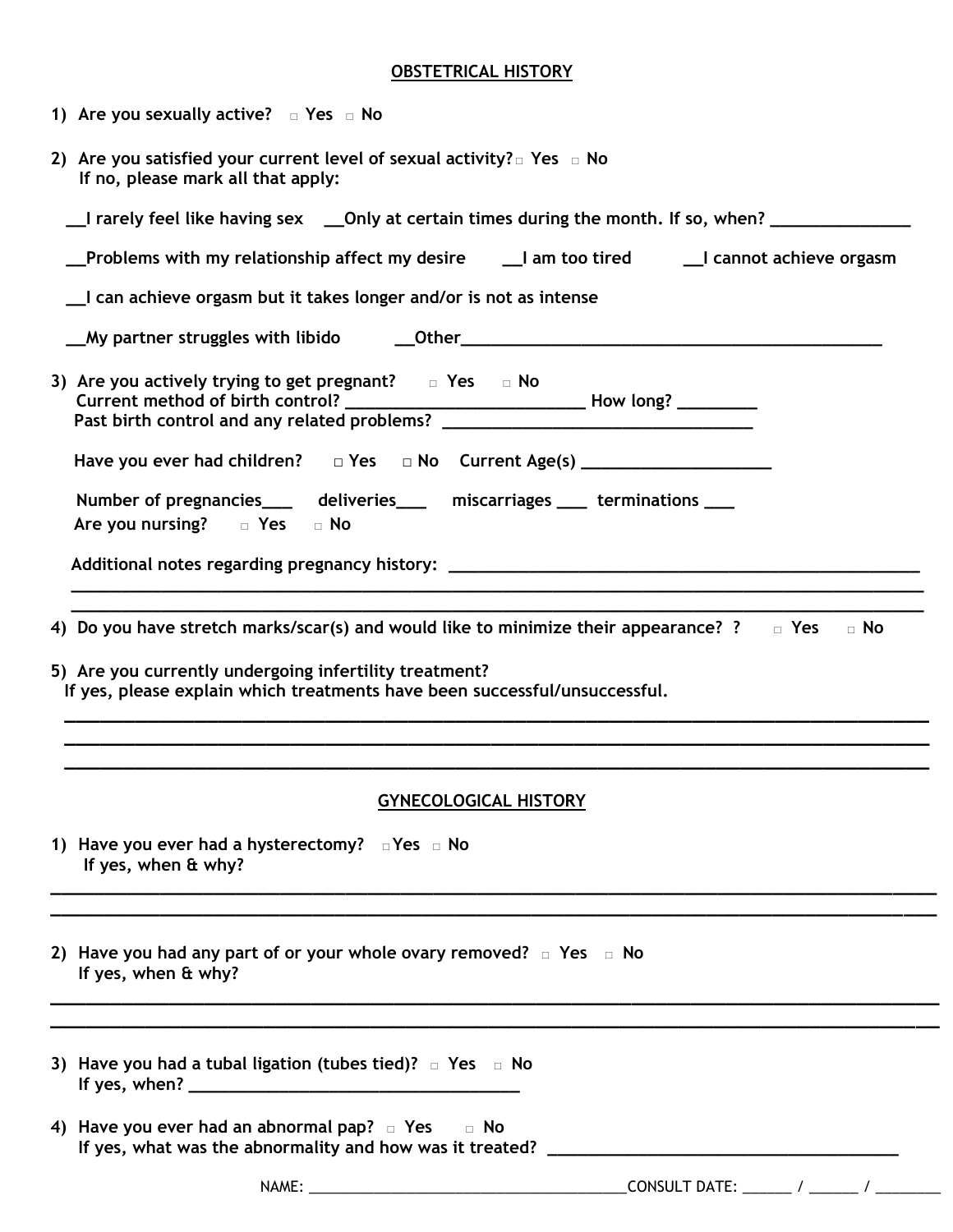| HSV (vaginal herpes)<br>$\Box$                            | $\Box$ Cervical Cancer                                                | $\Box$ Uterine fibroids |
|-----------------------------------------------------------|-----------------------------------------------------------------------|-------------------------|
| $\Box$ HPV (vaginal warts)                                | □ Cervical dysplasia                                                  | $\Box$ Breast fibroids  |
| Ovarian cysts<br>$\Box$                                   | $\Box$ Pelvic infections                                              | □ Infertility           |
| Increased facial and/or body hair growth Other:<br>$\Box$ |                                                                       |                         |
| Do you know the cause? If so please explain               | Do you have redness of the skin/face that you would like to minimize? | <b>No</b><br><b>Yes</b> |
|                                                           | Do you have callused, rough or scaly skin? Yes No If yes, where?      |                         |

| $\bullet$ | Do you skip meals?<br>$\Box$ Yes $\Box$ No If so, which meals? ______________________                                                                                        |
|-----------|------------------------------------------------------------------------------------------------------------------------------------------------------------------------------|
| $\bullet$ | What is your occupation? ________________________how many hours per week?________                                                                                            |
| $\bullet$ | Do you enjoy your work? The Sole of Note of N/A                                                                                                                              |
| $\bullet$ | What time do you typically: get in bed?_____ fall asleep?______ wake up?________                                                                                             |
| $\bullet$ | Do you tend to feel well rested when you wake up? The State Text Co No                                                                                                       |
| $\bullet$ |                                                                                                                                                                              |
| $\bullet$ | Please indicate types of fat you regularly consume/cook with: __butter __margarine<br>__canola oil __olive oil __coconut oil __grapeseed oil __vegetable oil other__________ |
| $\bullet$ |                                                                                                                                                                              |
| $\bullet$ | How often do you use a sugar substitute? Which type? ___________________________                                                                                             |
| $\bullet$ |                                                                                                                                                                              |
|           |                                                                                                                                                                              |

NAME: \_\_\_\_\_\_\_\_\_\_\_\_\_\_\_\_\_\_\_\_\_\_\_\_\_\_\_\_\_\_\_\_\_\_\_\_\_\_\_CONSULT DATE: \_\_\_\_\_\_ / \_\_\_\_\_\_ / \_\_\_\_\_\_\_\_